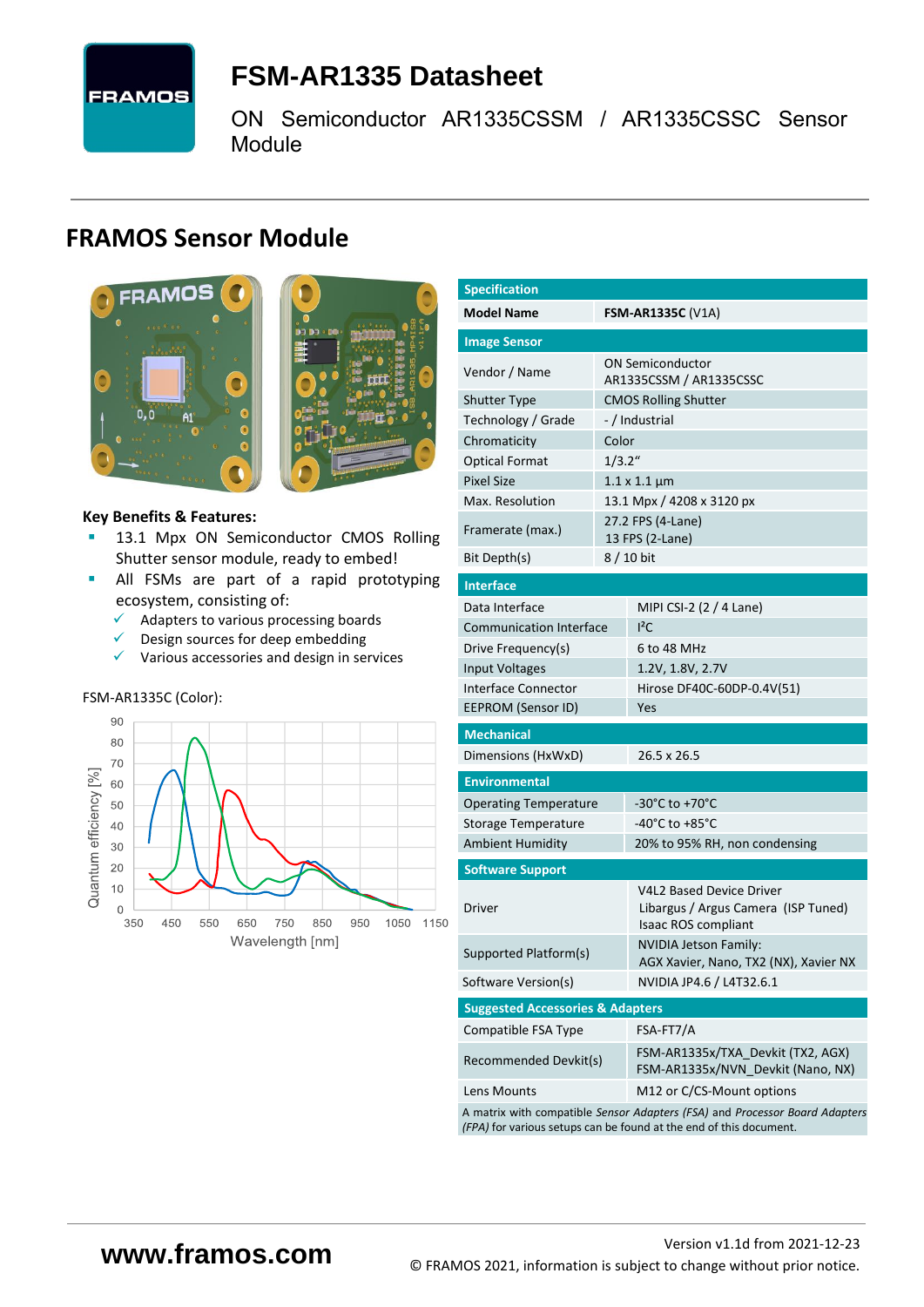#### **Mechanical Drawing**

**BAMOS** 



Sensor image optical center is in mechanical board center.

#### **Connector Pinout**

Type: [Hirose DF40C-60DP-0.4V\(51](#page-0-6)[\)](#page-0-6)  Mating Type: Hirose DF40HC(4.0)-60DS-0.4V(51)



Signals are routed directly from image sensor to connector. Details on specific signals are described in the respective image sensor datasheet.

# **www.framos.com**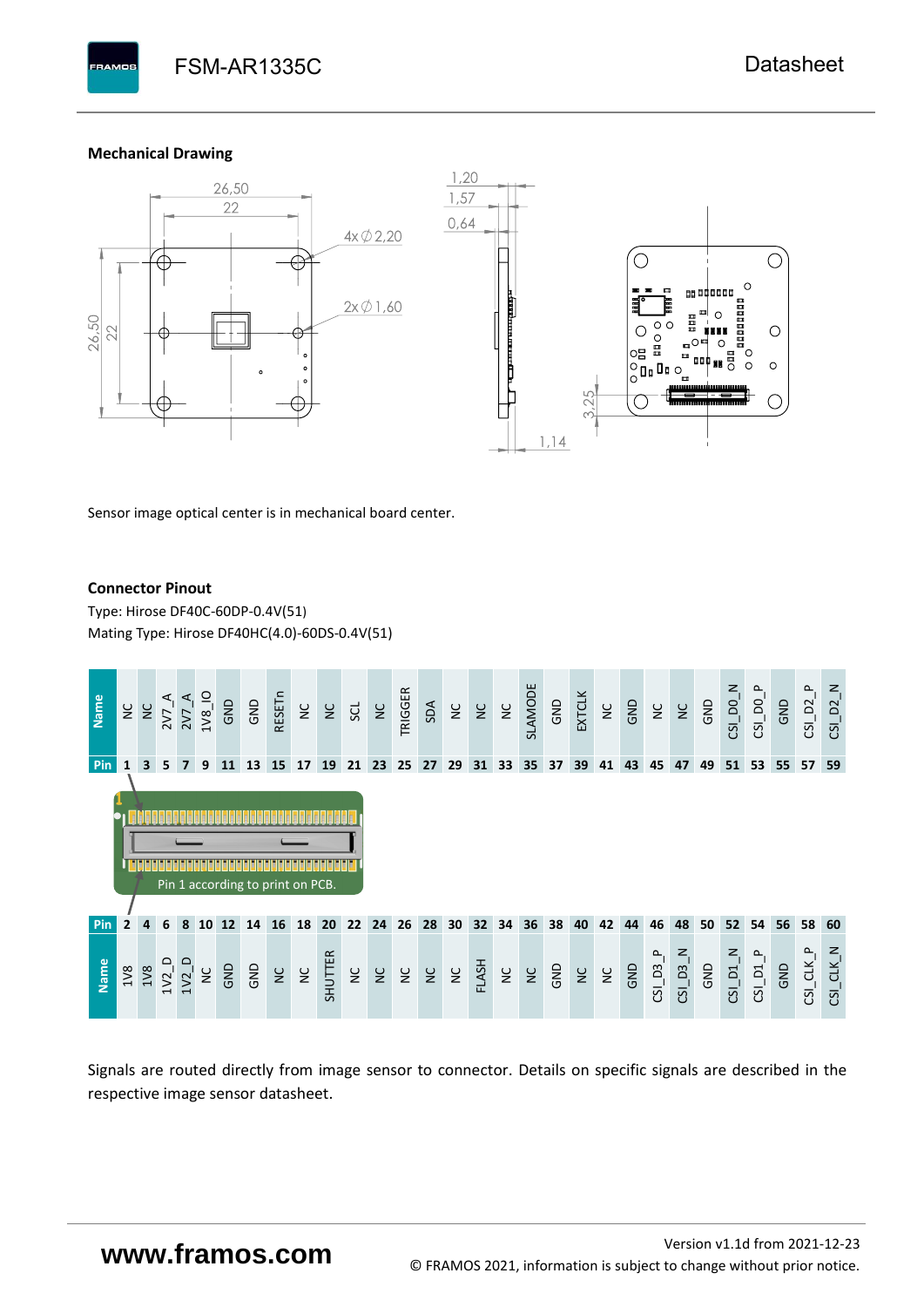**FSM-AR1335C** 

## **Table of Contents**

FRAMOS

| 1 |       |  |  |
|---|-------|--|--|
|   | 1.1   |  |  |
|   | 1.2   |  |  |
|   | 1.2.1 |  |  |
|   | 1.2.2 |  |  |
| 2 |       |  |  |
|   | 2.1   |  |  |
|   | 2.1.1 |  |  |
|   | 2.1.2 |  |  |
| 3 |       |  |  |
|   | 3.1   |  |  |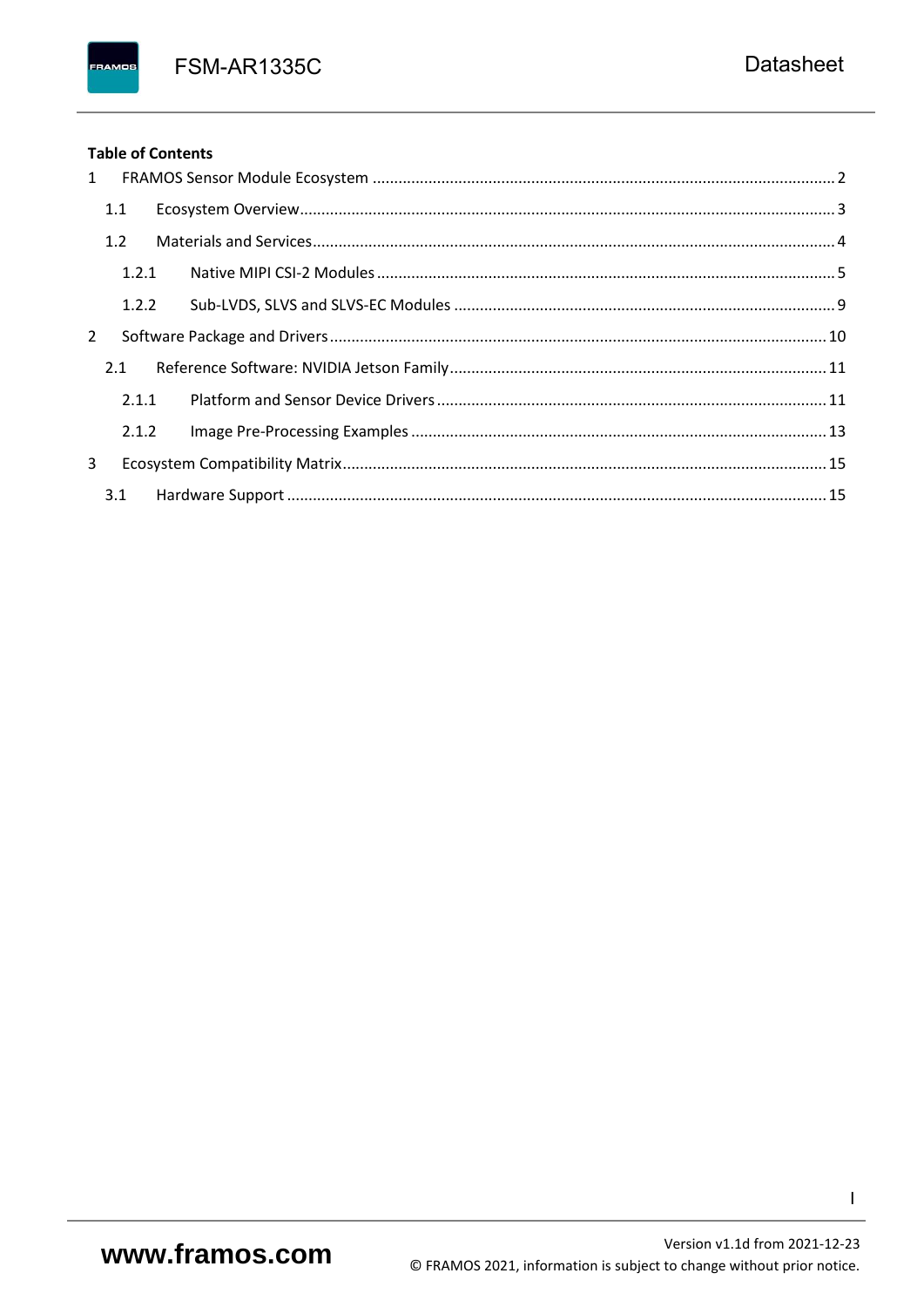## <span id="page-3-0"></span>**1 FRAMOS Sensor Module Ecosystem**

The FSM Ecosystem consists of FRAMOS Sensor Modules, Adapters, Software and Sources, and provides one coherent solution supporting the whole process of integrating image sensors into embedded vision products.

During the evaluation and proof-of-concept phase, off-the-shelf sensor modules with a versatile adapter framework allow the connection of latest image sensor technology to open processing platforms, like the NVIDIA Jetson Family or the 96boards.org standard. Reference drivers and sample applications deliver images immediately after installation, supporting V4L2 and an optional derivate API providing comfortable integration. Within the development phase, electrical design references and driver sources guide with a solid and proven baseline to quickly port into individual system designs and extend scope, while decreasing risk and efforts.

To simplify and relieve the whole supply chain, all FRAMOS Sensor Modules and adapters are optimized and ready for delivery in volume and customization with pre-configured lens holder, lens and further accessories.

#### **Off-the-Shelf Hardware**

- FRAMOS Sensor Modules (FSM) from stock, ready for evaluation and optimized for initial mass production.
- Versatile adapter framework, allowing flexible testing of different modules, on different processing boards:
	- FRAMOS Sensor Adapter (FSA): Everything the specific sensor needs for operation
	- FRAMOS Processor Adapter (FPA): Connect up to four FSM + FSA to a specific processor board
- From lenses, mechanics and cables, all needed imaging accessories from one hand

#### **Kickstart Software Package**

- Drivers with basic sensor integration:
	- V4L2 drivers for specific image sensors
	- Platform specific device tree overlays
- Streamlined V4L2 library (LibSV) with comfortable and generic C/C++ API
- Example applications demonstrating initialization, configuration and image acquisition

Further to the off-the-shelf hard- and software, the Ecosystem supports you on project basis with:

- Driver sources allowing the focus on application specific scope and sensor features
- Electrical references for FSA and FPA, supporting quick and optimized embedding of FSMs
- Engineering services via FRAMOS and its partners, allowing you to focus on your product's unique value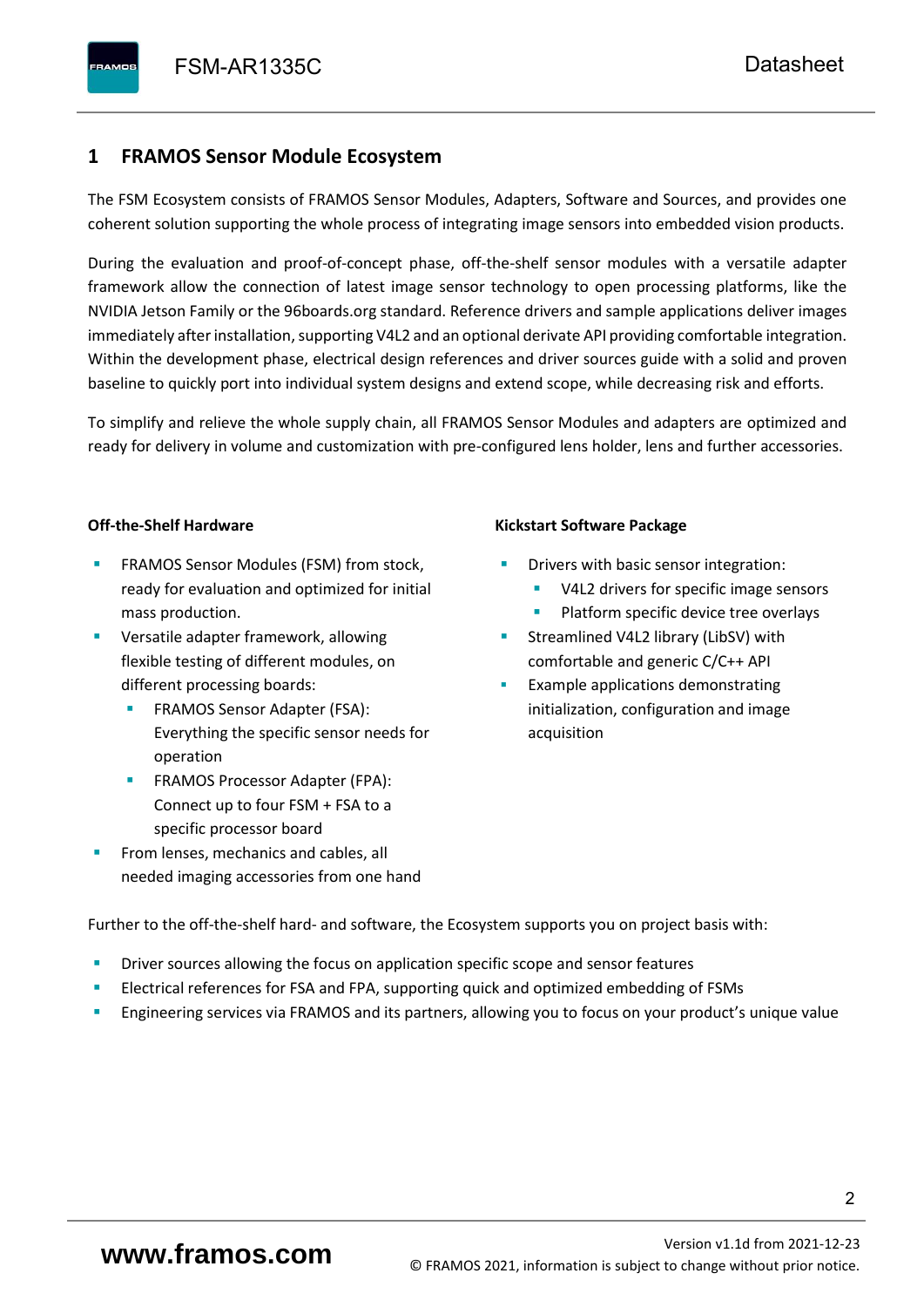# <span id="page-4-0"></span>**1.1 Ecosystem Overview**

**PAMOS** 

The figure below shows a map of compatibility with all components inside the Ecosystem. Every element (or hardware) and connection displayed in **Green** operates with native MIPI CSI-2 (D-PHY) data.



Every component and connection displayed in **Orange** or **Blue** operates with proprietary (Sub-LVDS, SLVS) or standardized (SLVS-EC) LVDS data, that requires further attention to the physical processing of the image data by either data conversion or specific FPGA IP. Users of MIPI CSI-2 based processing systems are supported by FSM specific data conversion located on dedicated FRAMOS Sensor Adapters (FSAs).



*Figure 1: Assembly of a typical Sensor Module Development Kit*

Specification and compatibility of all individual components are listed in the appropriate chapter of the full datasheet. Access to software and drivers is only granted with the purchase of the appropriate development kit. Electrical design sources, support and services are provided on individual basis, they are not part of the development kit or component purchase.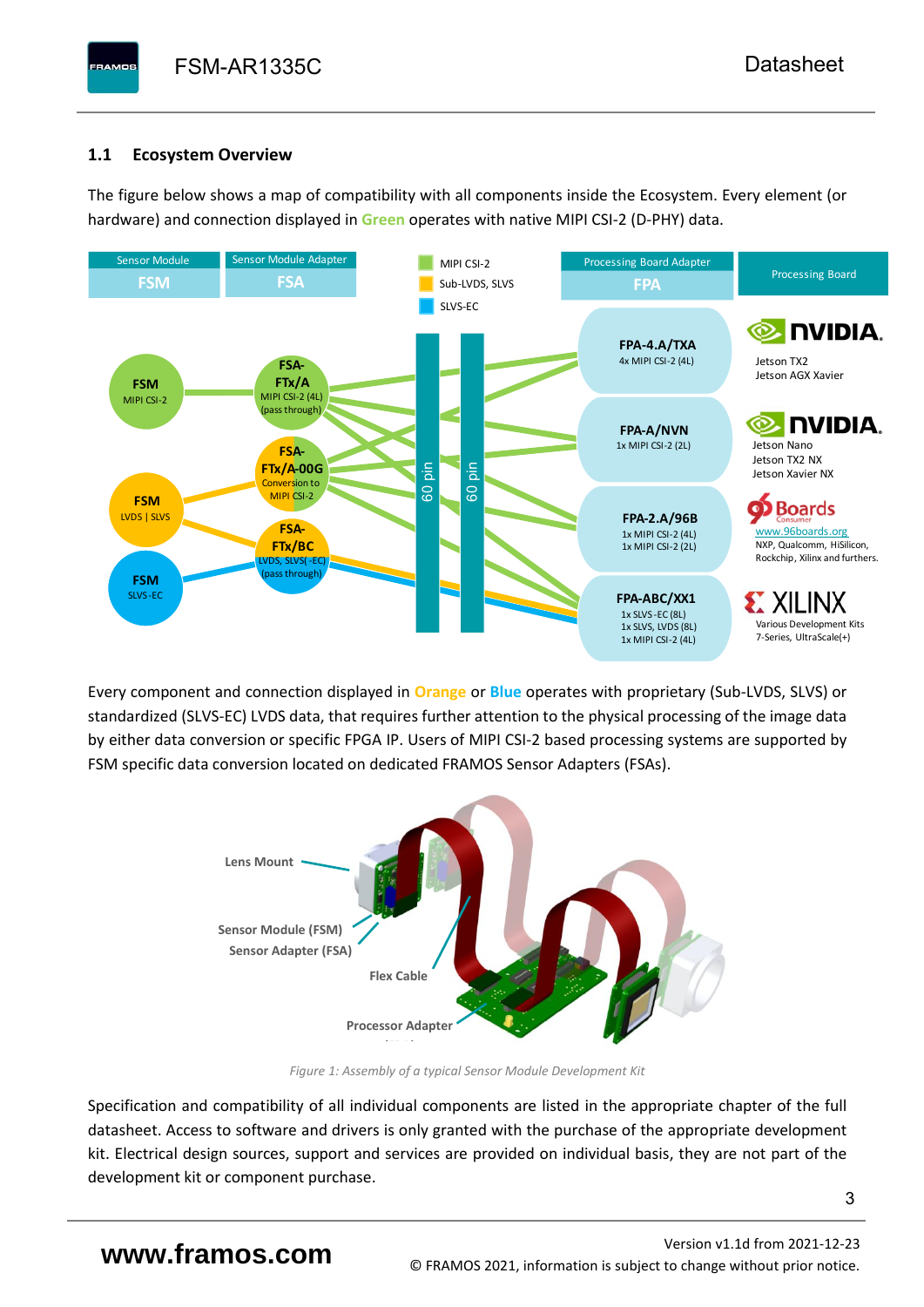#### <span id="page-5-0"></span>**1.2 Materials and Services**

Below you can find a list of materials and services as part of the FRAMOS Sensor Module Ecosystem.

#### **Hardware**

- **EXECTED FRAMOS Sensor Module Development Kits**
- **Individual Parts:** 
	- FRAMOS Sensor Modules
	- **FRAMOS Sensor Adapters**
	- **EXAMOS Processor Adapters**
	- **EXECTED** FRAMOS Module Accessories (Cables, Mounts)

**Software** (part of the Development Kit)

- Software Package for NVIDIA Jetson AGX Xavier, Nano, TX2, TX2 NX and Xavier NX
- Software Package for DragonBoard 410c (96Boards)
- **E** Xilinx FPGA reference implementation for SLVS-EC (Sony IMX421, IMX530)

#### **Design Sources** (on Project Basis)

- Software Driver Sources
- Electrical References for FSA, FPA (Schematics)

#### **Design Services**

- Off-the-shelf hardware customization including size, shape, connector and extended functionality
- Software customization and extension
	- Additional processor board support
	- Further sensor features and image (pre-)processing
- **■** Integration of additional sensors
- Optimization for volume production
- Lens assembly and alignment
- System / solution development
- Production and integration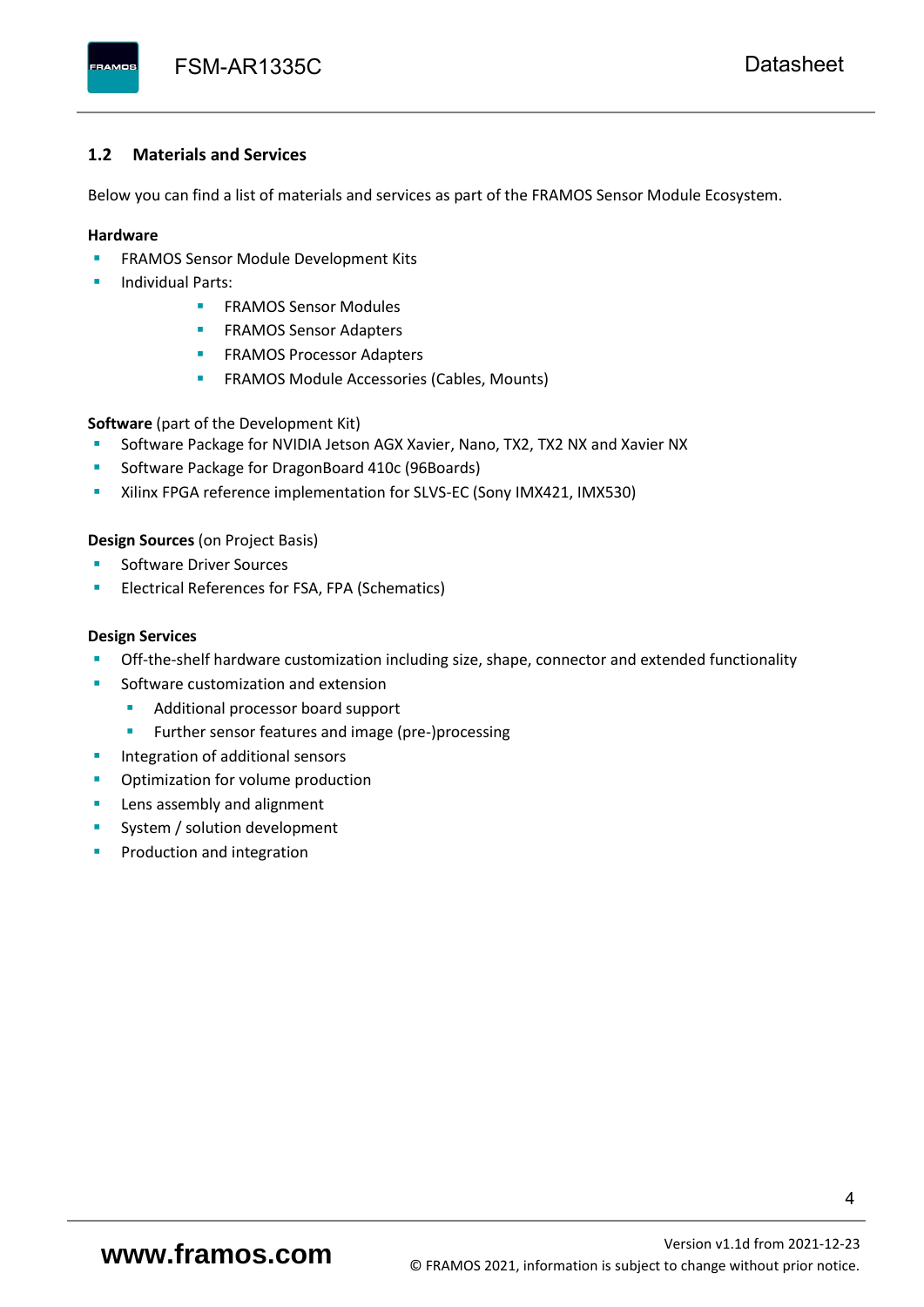## **1.2.1 Native MIPI CSI - 2 Modules**

#### **[Global Shu](#page-0-7)tters**

<span id="page-6-0"></span>

| <b>Model Name</b>                        | FSM-IMX297                      | <b>FSM-AR0144</b>            | FSM-IMX296                      | FSM-HDP230                             | FSM-IMX565                             |
|------------------------------------------|---------------------------------|------------------------------|---------------------------------|----------------------------------------|----------------------------------------|
| <b>Shutter Type</b>                      | <b>CMOS Global Shutter</b>      | <b>CMOS Global Shutter</b>   | <b>CMOS Global Shutter</b>      | <b>CMOS Global Shutter</b>             | <b>CMOS Global Shutter</b>             |
| <b>Technology</b>                        | Pregius (Gen2)(Bin)             | $\overline{\phantom{a}}$     | Pregius (Gen2)                  |                                        | Pregius S (Gen4)                       |
| <b>Resolution [MP]</b>                   | 0.4                             | 1                            | 1.6                             | 2.3                                    | 12.3                                   |
| <b>Resolution [HxV]</b>                  | 728 x 544                       | 1280 x 800                   | 1456 x 1088                     | 1944 x 1204                            | 4128 x 3008                            |
| Max. Framerate [FPS]                     | 120.9 FPS (1-Lane)              | 60.3 FPS (2-Lane)            | 60.4 FPS (1-Lane)               | 59.9 FPS (4-Lane)<br>59.9 FPS (2-Lane) | 42.6 FPS (4-Lane)<br>22.3 FPS (2-Lane) |
| Mono / Color                             | Mono                            | Color / Mono                 | Mono                            | Color / Mono                           | Color / Mono                           |
| <b>Sensor Manufacturer</b>               | Sony                            | <b>ON Semiconductor</b>      | Sony                            | Pyxalis                                | Sony                                   |
| <b>Sensor Name</b>                       | <b>IMX297LLR /</b><br>IMX297LQR | AR0144CSSM /<br>AR0144CSSC   | <b>IMX296LLR /</b><br>IMX296LQR | HDPYX 230-G Mono<br>/ HDPYX 230-G RGB  | <b>IMX565AAMJ-C/</b><br>IMX565AAQJ-C   |
| <b>Application / Grade</b>               | Sensing                         | Industrial                   | Sensing                         | Automotive                             | Industrial                             |
| <b>Optical Format [inch]</b>             | 1/2.9                           | 1/4                          | 1/2.9                           | 1/2.5                                  | 1/1.1                                  |
| Pixel Size [µm]                          | $6.9 \times 6.9$                | 3x3                          | $3.45 \times 3.45$              | $3.2 \times 3.2$                       | $2.74 \times 2.74$                     |
| <b>Pixel Bitdepth [bit]</b>              | 10 bit                          | 10 / 12 bit                  | 10 bit                          | 8/10/12/14/16<br>bit                   | 8/10/12 bit                            |
| Data Interface [Type]                    | MIPI CSI-2                      | MIPI CSI-2                   | MIPI CSI-2                      | MIPI CSI-2                             | MIPI CSI-2                             |
| Data Interface [# Lanes]                 | $\mathbf{1}$                    | 1/2                          | $\mathbf{1}$                    | 2/4                                    | 2/4                                    |
| <b>Communication Interface</b>           | $I2C$ (4-wire serial)           | $l^2C$                       | $I2C$ (4-wire serial)           | $l^2C$                                 | $I^2C$                                 |
| <b>Drive Frequency [MHz]</b>             | 37.125 / 74.25 / 54             | 6 to 48                      | 37.125 / 74.25 / 54             | 6 to 27                                | 37.125 / 54 / 74.25<br><b>MHz</b>      |
| <b>Input Voltages</b>                    | 1.2V, 1.8V, 3.3V                | 1.2V, 1.8V, 2.8V             | 1.2V, 1.8V, 3.3V                | 1.2V, 1.8V, 2.8V                       | 1.1V, 1.8V, 2.9V, 3.3V                 |
| <b>Supported Lens Mounts</b>             | M12 or<br>C/CS-Mount options    | M12 or<br>C/CS-Mount options | M12 or<br>C/CS-Mount options    | M12 or<br>C/CS-Mount options           | C/CS-Mount option                      |
| <b>Board Dimensions [mm<sup>2</sup>]</b> | 26.5 mm x 26.5 mm               | 26.5 mm x 26.5 mm            | 26.5 mm x 26.5 mm               | 26.5 mm x 26.5 mm                      | 26.5 mm x 26.5 mm                      |

 $\mathfrak{g}$ 

**www.framos.com**

www.framos.com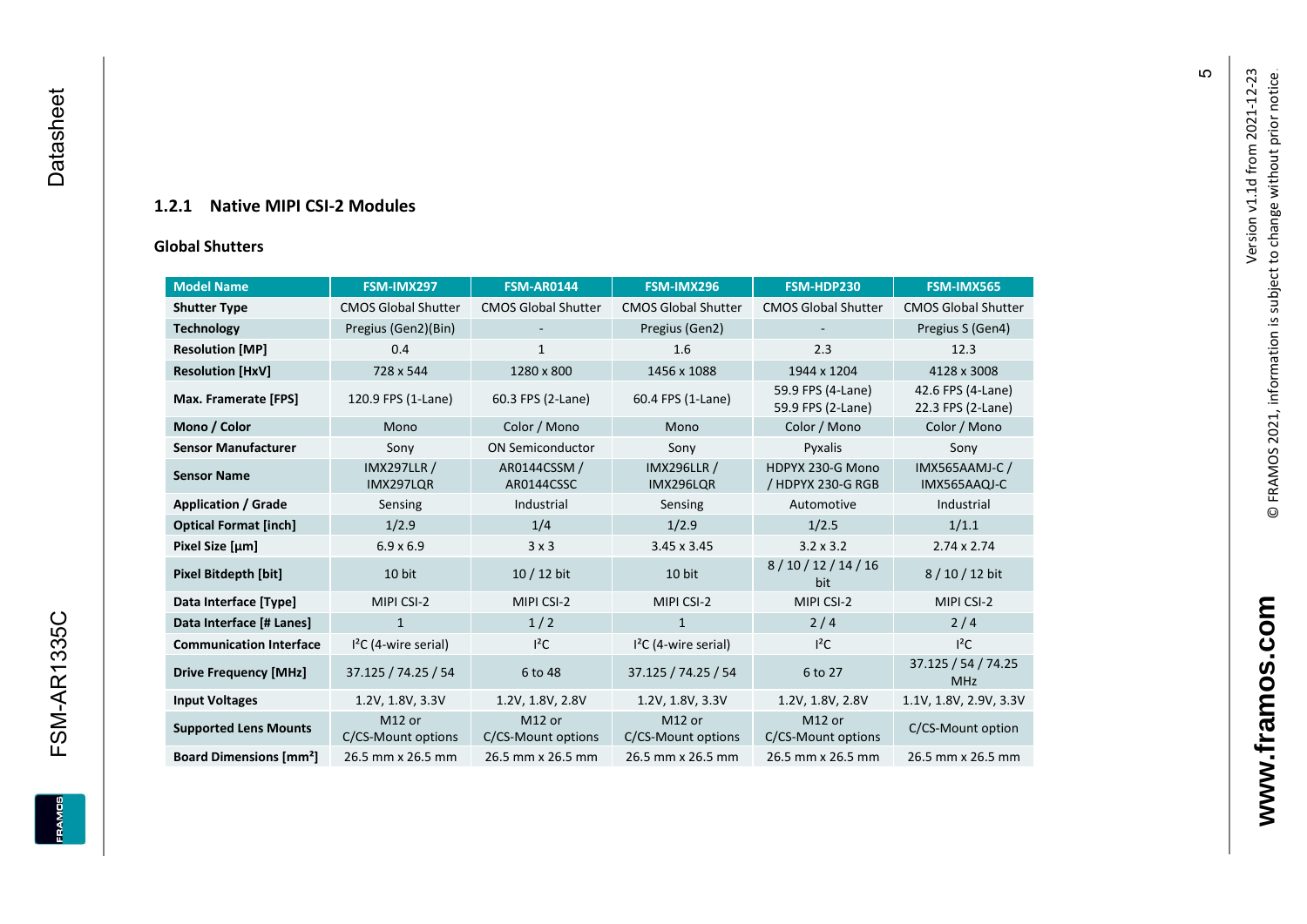#### **Rolling Shutters (Part 1/ 3 ) – up to 5 MP**

| <b>Model Name</b>                        | FSM-IMX327                         | FSM-IMX290                          | FSM-IMX462                          | FSM-IMX464                         | FSM-IMX335                         | <b>FSM-AR0521</b>                  |
|------------------------------------------|------------------------------------|-------------------------------------|-------------------------------------|------------------------------------|------------------------------------|------------------------------------|
| <b>Shutter Type</b>                      | <b>CMOS Rolling</b><br>Shutter     | <b>CMOS Rolling</b><br>Shutter      | <b>CMOS Rolling</b><br>Shutter      | <b>CMOS Rolling</b><br>Shutter     | <b>CMOS Rolling</b><br>Shutter     | <b>CMOS Rolling</b><br>Shutter     |
| <b>Technology</b>                        | Starvis + NIR                      | Starvis + NIR                       | <b>Starvis</b>                      | Starvis + NIR                      | <b>Starvis</b>                     |                                    |
| <b>Resolution [MP]</b>                   | 2.1                                | 2.1                                 | 2.1                                 | 4.2                                | 5                                  | 5                                  |
| <b>Resolution [HxV]</b>                  | 1920 x 1080                        | 1920 x 1080                         | 1920 x 1080                         | 2712 x 1538                        | 2616 x 1964                        | 2592 x 1944                        |
| Max. Framerate [FPS]                     | 60 FPS (4-Lane)<br>60 FPS (2-Lane) | 120 FPS (4-Lane)<br>60 FPS (2-Lane) | 120 FPS (4-Lane)<br>60 FPS (2-Lane) | 90 FPS (4-Lane)<br>30 FPS (2-Lane) | 60 FPS (4-Lane)<br>30 FPS (2-Lane) | 69 FPS (4-Lane)<br>34 FPS (2-Lane) |
| Mono / Color                             | Color                              | Color                               | Mono                                | Color / Mono                       | Color / Mono                       | Color / Mono                       |
| <b>Sensor Manufacturer</b>               | Sony                               | Sony                                | Sony                                | Sony                               | Sony                               | <b>ON Semiconductor</b>            |
| <b>Sensor Name</b>                       | <b>IMX327LOR1</b><br>IMX462LOR-C   |                                     | <b>IMX290LLR /</b><br>IMX290LQR     | IMX464LQR-C                        | <b>IMX335LLN /</b><br>IMX335LQN    | AR0521SR2M /<br>AR0521SR2C         |
| <b>Application / Grade</b>               | Security                           | Security                            | Security                            | Security                           | Security                           |                                    |
| <b>Optical Format [inch]</b>             | 1/2.8                              | 1/2.8                               | 1/2.8                               | 1/1.8                              |                                    | 1/2.5                              |
| Pixel Size [µm]                          | $2.9 \times 2.9$                   | $2.9 \times 2.9$                    | $2.9 \times 2.9$                    | $2.9 \times 2.9$                   | $2 \times 2$                       | $2.2 \times 2.2$                   |
| <b>Pixel Bitdepth [bit]</b>              | 10 / 12 bit                        | 10 / 12 bit                         | 10 / 12 bit<br>10 / 12 bit          |                                    | 10 / 12 bit                        | 8/10/12 bit                        |
| Data Interface [Type]                    | MIPI CSI-2                         | MIPI CSI-2                          | MIPI CSI-2                          | MIPI CSI-2                         | MIPI CSI-2                         | MIPI CSI-2                         |
| Data Interface [# Lanes]                 | 2/4                                | 2/4                                 | 2/4                                 | 2/4                                | 2/4                                | 2/4                                |
| <b>Communication Interface</b>           | $I2C$ (4-wire serial)              | $l^2C$                              | $I2C$ (4-wire serial)               | $I^2C$                             | $l^2C$                             | $l^2C$                             |
| <b>Drive Frequency [MHz]</b>             | 37.125 / 74.25<br>37.125 / 74.25   |                                     | 37.125 / 74.25                      | 6 to 27 / 37.125 /<br>74.25        | $6 - 27 / 37.125 /$<br>74.25       | 10 to 48                           |
| <b>Input Voltages</b>                    | 1.2V, 1.8V, 2.9V                   | 1.2V, 1.8V, 2.9V                    | 1.2V, 1.8V, 2.9V                    | 1.2V, 1.8V, 2.9V                   | 1.2V, 1.8V, 2.9V                   | 1.2V, 1.8V, 2.7V                   |
| <b>Supported Lens Mounts</b>             | M12 or C/CS-Mount<br>options       | M12 or C/CS-Mount<br>options        | M12 or C/CS-Mount<br>options        | M12 or C/CS-Mount<br>options       | M12 or C/CS-Mount<br>options       | M12 or C/CS-Mount<br>options       |
| <b>Board Dimensions [mm<sup>2</sup>]</b> | $26.5 \times 26.5$                 | $26.5 \times 26.5$                  | 26.5 x 26.5                         | $26.5 \times 26.5$                 | 26.5 x 26.5                        | 26.5 x 26.5                        |

 $\pmb{\circ}$ 

**FSM-AR1335C**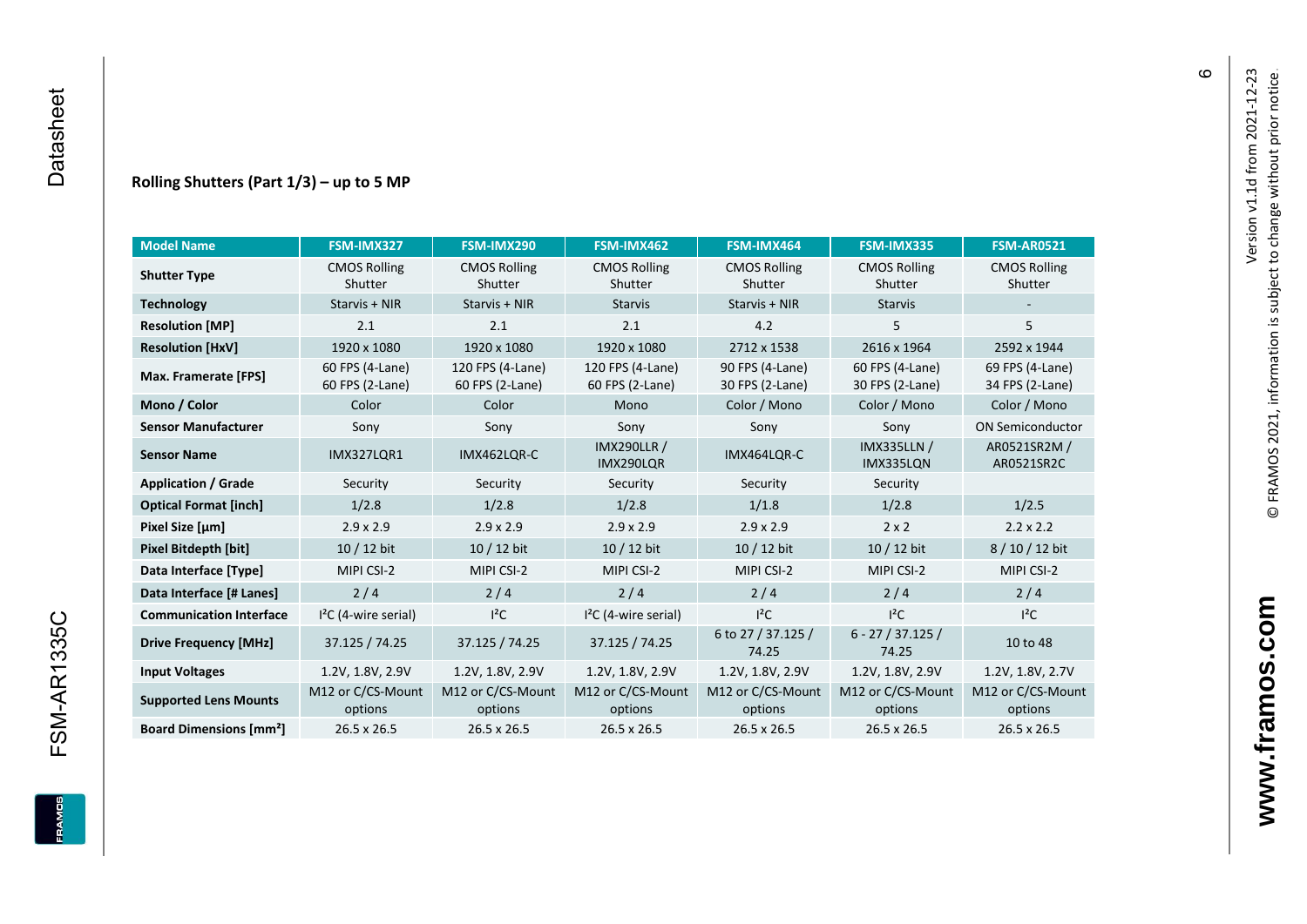**FSM-AR1335C** 

**ERAMOS** 

#### **Rolling Shutters (Part 2/ 3 ) – 8 MP**

| <b>Model Name</b>                        | FSM-IMX334                      | FSM-IMX485                         | <b>FSM-IMX585</b>                    | FSM-IMX678                         | FSM-IMX415                         | <b>FSM-IMX715</b>                  |
|------------------------------------------|---------------------------------|------------------------------------|--------------------------------------|------------------------------------|------------------------------------|------------------------------------|
| <b>Shutter Type</b>                      | <b>CMOS Rolling</b>             | <b>CMOS Rolling</b>                | <b>CMOS Rolling</b>                  | <b>CMOS Rolling</b>                | <b>CMOS Rolling</b>                | <b>CMOS Rolling</b>                |
|                                          | Shutter                         | Shutter                            | Shutter                              | Shutter                            | Shutter                            | Shutter                            |
| <b>Technology</b>                        | <b>Starvis</b>                  | Starvis + NIR                      | Starvis2                             | Starvis2                           | Starvis + NIR                      | Starvis + NIR                      |
| <b>Resolution [MP]</b>                   | 8.3                             | 8.3                                | 8.3                                  | 8.3                                | 8.4                                | 8.4                                |
| <b>Resolution [HxV]</b>                  | 3864 x 2180                     | 3864 x 2180                        | 3856 x 2180                          | 3856 x 2180                        | 3864 x 2192                        | 3864 x 2192                        |
| Max. Framerate [FPS]                     | 60 FPS (4-Lane)                 | 72 FPS (4-Lane)<br>38 FPS (2-Lane) | 90.1 FPS (4-Lane)<br>30 FPS (2-Lane) | 72 FPS (4-Lane)<br>30 FPS (2-Lane) | 90 FPS (4-Lane)<br>44 FPS (2-Lane) | 90 FPS (4-Lane)<br>44 FPS (2-Lane) |
| Mono / Color                             | Color / Mono                    | Color                              | Color                                | Color / Mono                       | Color                              | Color                              |
| <b>Sensor Manufacturer</b>               | Sony                            | Sony                               | Sony                                 | Sony                               | Sony                               | Sony                               |
| <b>Sensor Name</b>                       | <b>IMX334LLR /</b><br>IMX334LQR | IMX485LQJ                          | IMX585AAQJ1-C                        | IMX678AAQR1                        | IMX415-AAQR                        | IMX715AAQR1                        |
| <b>Application / Grade</b>               | Security                        | Security                           | Security                             | Security                           | Security                           | Security                           |
| <b>Optical Format [inch]</b>             | 1/1.8                           | 1/1.2                              | 1/1.2<br>1/1.8                       |                                    | 1/2.8                              | 1/2.8                              |
| Pixel Size [µm]                          | $2 \times 2$                    | $2.9 \times 2.9$                   | $2.9 \times 2.9$<br>$2 \times 2$     |                                    | $1.45 \times 1.45$                 | $1.45 \times 1.45$                 |
| <b>Pixel Bitdepth [bit]</b>              | $10/12$ bit                     | 10 / 12 bit                        | 10 / 12 bit<br>10 / 12 bit           |                                    | $10/12$ bit                        | $10/12$ bit                        |
| Data Interface [Type]                    | MIPI CSI-2                      | MIPI CSI-2                         | MIPI CSI-2                           | MIPI CSI-2                         | MIPI CSI-2                         | MIPI CSI-2                         |
| Data Interface [# Lanes]                 | $\overline{4}$                  | 2/4                                | 2/4                                  | 2/4                                | 2/4                                | 2/4                                |
| <b>Communication Interface</b>           | $I^2C$                          | $I^2C$                             | $I^2C$                               | $I^2C$                             | $I^2C$                             | $I^2C$                             |
| <b>Drive Frequency [MHz]</b>             | $6 - 27 / 37.125 /$<br>74.25    | 6 to 27 / 37.125 /<br>74.25        | 6 to 27 / 37.125 /<br>72/74.25       | $6 - 27 / 37.125 /$<br>74.25       | 24 / 27 / 37.125 /<br>72 / 74.25   | 24 / 27 / 37.125 /<br>72 / 74.25   |
| <b>Input Voltages</b>                    | 1.2V, 1.8V, 2.9V                | 1.2V, 1.8V, 2.9V                   | 1.1V, 1.8V, 3.3V                     | 1.1V, 1.8V, 3.3V                   | 1.1V, 1.8V, 2.9V                   | 1.1V, 1.8V, 2.9V                   |
| <b>Supported Lens Mounts</b>             | M12 or C/CS-<br>Mount options   | C/CS-Mount option                  | C/CS-Mount option                    | M12 or C/CS-<br>Mount options      | M12 or C/CS-<br>Mount options      | M12 or C/CS-<br>Mount options      |
| <b>Board Dimensions [mm<sup>2</sup>]</b> | 26.5 x 26.5                     | 26.5 x 26.5                        | 26.5 x 26.5                          | 26.5 x 26.5                        | 26.5 x 26.5                        | 26.5 x 26.5                        |

 $\overline{r}$ 

**www.framos.com**

www.framos.com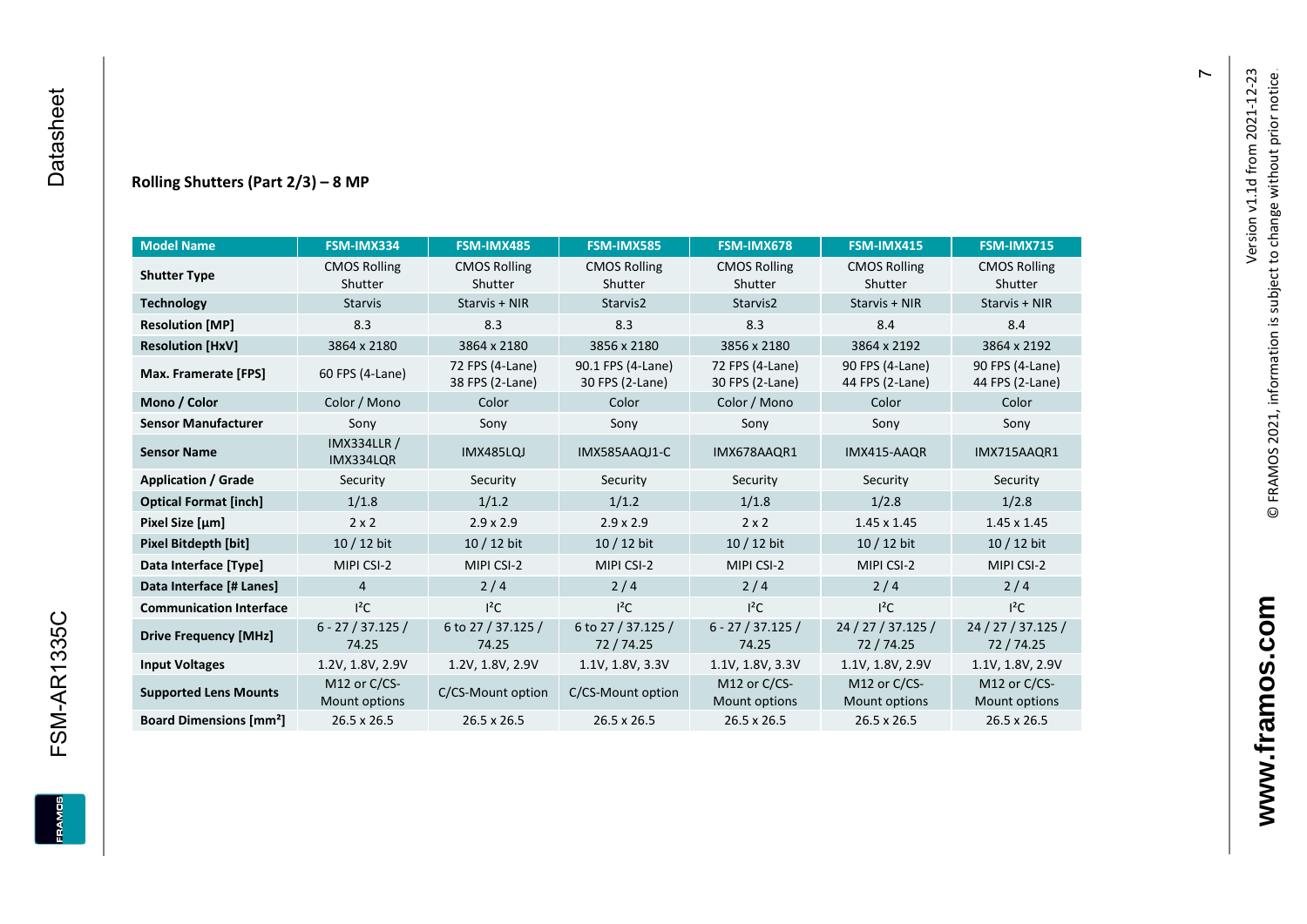| <b>Model Name</b>                        | FSM-IMX412                               | FSM-IMX577                               | FSM-IMX477                               | <b>FSM-AR1335</b>                        | FSM-IMX283                  |
|------------------------------------------|------------------------------------------|------------------------------------------|------------------------------------------|------------------------------------------|-----------------------------|
| <b>Shutter Type</b>                      | <b>CMOS Rolling Shutter</b>              | <b>CMOS Rolling Shutter</b>              | <b>CMOS Rolling Shutter</b>              | <b>CMOS Rolling Shutter</b>              | <b>CMOS Rolling Shutter</b> |
| <b>Technology</b>                        | <b>Starvis</b>                           | <b>Starvis</b>                           | <b>Starvis</b>                           |                                          | <b>Starvis</b>              |
| <b>Resolution [MP]</b>                   | 12.3                                     | 12.3                                     | 12.3                                     | 13.1                                     | 20.2                        |
| <b>Resolution [HxV]</b>                  | 4056 x 3040                              | 4056 x 3040                              | 4056 x 3040                              | 4208 x 3120                              | 5496 x 3694                 |
| Max. Framerate [FPS]                     | 59.9 FPS (4-Lane)<br>30 FPS (2-Lane)     | 59.9 FPS (4-Lane)<br>30 FPS (2-Lane)     | 59.9 FPS (4-Lane)<br>30 FPS (2-Lane)     | 27.2 FPS (4-Lane)<br>13 FPS (2-Lane)     | 24.7 FPS (4-Lane)           |
| Mono / Color                             | Color                                    | Color                                    | Color                                    | Color                                    | Color                       |
| <b>Sensor Manufacturer</b>               | Sony                                     | Sony                                     | Sony                                     | <b>ON Semiconductor</b>                  | Sony                        |
| <b>Sensor Name</b>                       | IMX412-AACK                              | IMX477-AAPK                              | IMX577-AACK                              | AR1335CSSM /<br>AR1335CSSC               | <b>IMX283CQJ</b>            |
| <b>Application / Grade</b>               | Security                                 | Security                                 | Security                                 | Industrial                               | Audio/Video                 |
| <b>Optical Format [inch]</b>             | 1/2.3                                    | 1/2.3                                    | 1/2.3                                    | 1/3.2                                    | $\mathbf{1}$                |
| Pixel Size [µm]                          | $1.55 \times 1.55$                       | $1.55 \times 1.55$                       | $1.55 \times 1.55$                       | $1.1 \times 1.1$                         | $2.4 \times 2.4$            |
| Pixel Bitdepth [bit]                     | 10 / 12 bit                              | 8/10/12 bit                              | 8 / 10 / 12 bit                          | 8 / 10 bit                               | 10 / 12 bit                 |
| Data Interface [Type]                    | MIPI CSI-2                               | MIPI CSI-2                               | MIPI CSI-2                               | MIPI CSI-2                               | MIPI CSI-2                  |
| Data Interface [# Lanes]                 | 2/4                                      | 2/4                                      | 2/4                                      | 2/4                                      | $\overline{4}$              |
| <b>Communication Interface</b>           | $I2C$ (CCI)                              | $I2C$ (CCI)                              | $I2C$ (CCI)                              | $I^2C$                                   | $I^2C$                      |
| <b>Drive Frequency [MHz]</b>             | 6/12/18/27                               | 6 to 27                                  | 6 to 27                                  | 6 to 48                                  | 6 to 27                     |
| <b>Input Voltages</b>                    | 1.05V, 1.8V, 2.75V                       | 1.05V, 1.8V, 2.8V                        | 1.05V, 1.8V, 2.8V                        | 1.2V, 1.8V, 2.7V                         | 1.2V, 1.8V, 2.9V            |
| <b>Supported Lens Mounts</b>             | M <sub>12</sub> or<br>C/CS-Mount options | M <sub>12</sub> or<br>C/CS-Mount options | M <sub>12</sub> or<br>C/CS-Mount options | M <sub>12</sub> or<br>C/CS-Mount options | C/CS-Mount option           |
| <b>Board Dimensions [mm<sup>2</sup>]</b> | 26.5 x 26.5                              | 26.5 x 26.5                              | 26.5 x 26.5                              | 26.5 x 26.5                              | 26.5 x 26.5                 |

**FRAMOS** 

 $\infty$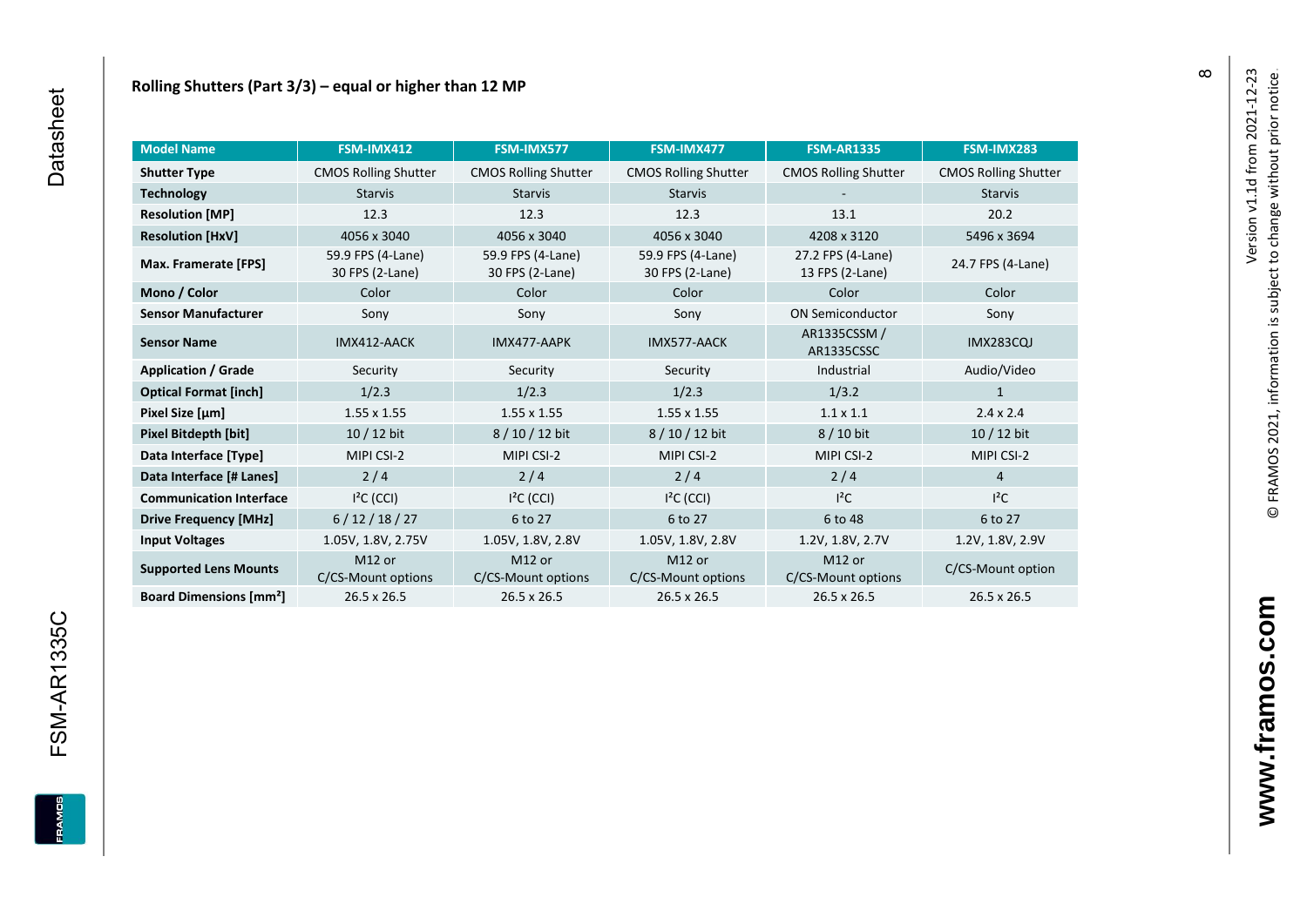#### **[1.2.2](#page-0-7) Sub -LVDS, SLVS and SLVS -EC Modules**

| <b>Model Name</b>                        | FSM-IMX264                 | FSM-IMX304                 | FSM-IMX530                                            |
|------------------------------------------|----------------------------|----------------------------|-------------------------------------------------------|
| <b>Shutter Type</b>                      | <b>CMOS Global Shutter</b> | <b>CMOS Global Shutter</b> | <b>CMOS Global Shutter</b>                            |
| <b>Technology</b>                        | Pregius (Gen2)             | Pregius (Gen2)             | Pregius S (Gen4)                                      |
| <b>Resolution [MP]</b>                   | 5.1                        | 12.4                       | 24.5                                                  |
| <b>Resolution [HxV]</b>                  | 2464 x 2056                | 4112 x 3008                | 5328 x 4608                                           |
| Max. Framerate [FPS]                     | CSI-2: 35.7 FPS (4-Lane)   | CSI-2: 23.4 FPS (4-Lane)   | SLVS-EC: 106.9 FPS (8-Lane)<br>CSI-2: 30 FPS (4-Lane) |
| Mono / Color                             | Color / Mono               | Color / Mono               | Color / Mono                                          |
| <b>Sensor Manufacturer</b>               | Sony                       | Sony                       | Sony                                                  |
| <b>Sensor Name</b>                       | IMX264LLR / IMX264LQR      | IMX304LLR / IMX304LQR      | IMX530-AAMJ / IMX530-AAQJ                             |
| <b>Application / Grade</b>               | Industrial                 | Industrial                 | Industrial                                            |
| <b>Optical Format [inch]</b>             | 2/3                        | 1.1                        | 1.2                                                   |
| Pixel Size [µm]                          | $3.45 \times 3.45$         | $3.45 \times 3.45$         | $2.74 \times 2.74$                                    |
| Pixel Bitdepth [bit]                     | 12 bit                     | 12 bit                     | 8/10/12 bit                                           |
| Data Interface [Type]                    | SubLVDS                    | SubLVDS                    | SLVS, SLVS-EC                                         |
| Data Interface [# Lanes]                 | 4                          | 4/8                        | 1/2/4/8                                               |
| <b>Communication Interface</b>           | $I2C$ (4-wire serial)      | $I2C$ (4-wire serial)      | $I2C$ (4-wire serial)                                 |
| <b>Drive Frequency [MHz]</b>             | 37.125 / 54 / 74.25        | 37.125 / 54 / 74.25        | 37.125 / 54 / 74.25                                   |
| <b>Input Voltages</b>                    | 1.2V, 1.8V, 3.3V           | 1.2V, 1.8V, 3.3V           | 1.1V, 1.8V, 2.9V, 3.3V                                |
| <b>Supported Lens Mounts</b>             | C/CS-Mount option          | C/CS-Mount option          | C/CS-Mount option                                     |
| <b>Board Dimensions [mm<sup>2</sup>]</b> | 28 x 28                    | 28 x 28                    | 28 x 28                                               |

თ

<span id="page-10-0"></span>**FSM-AR1335C**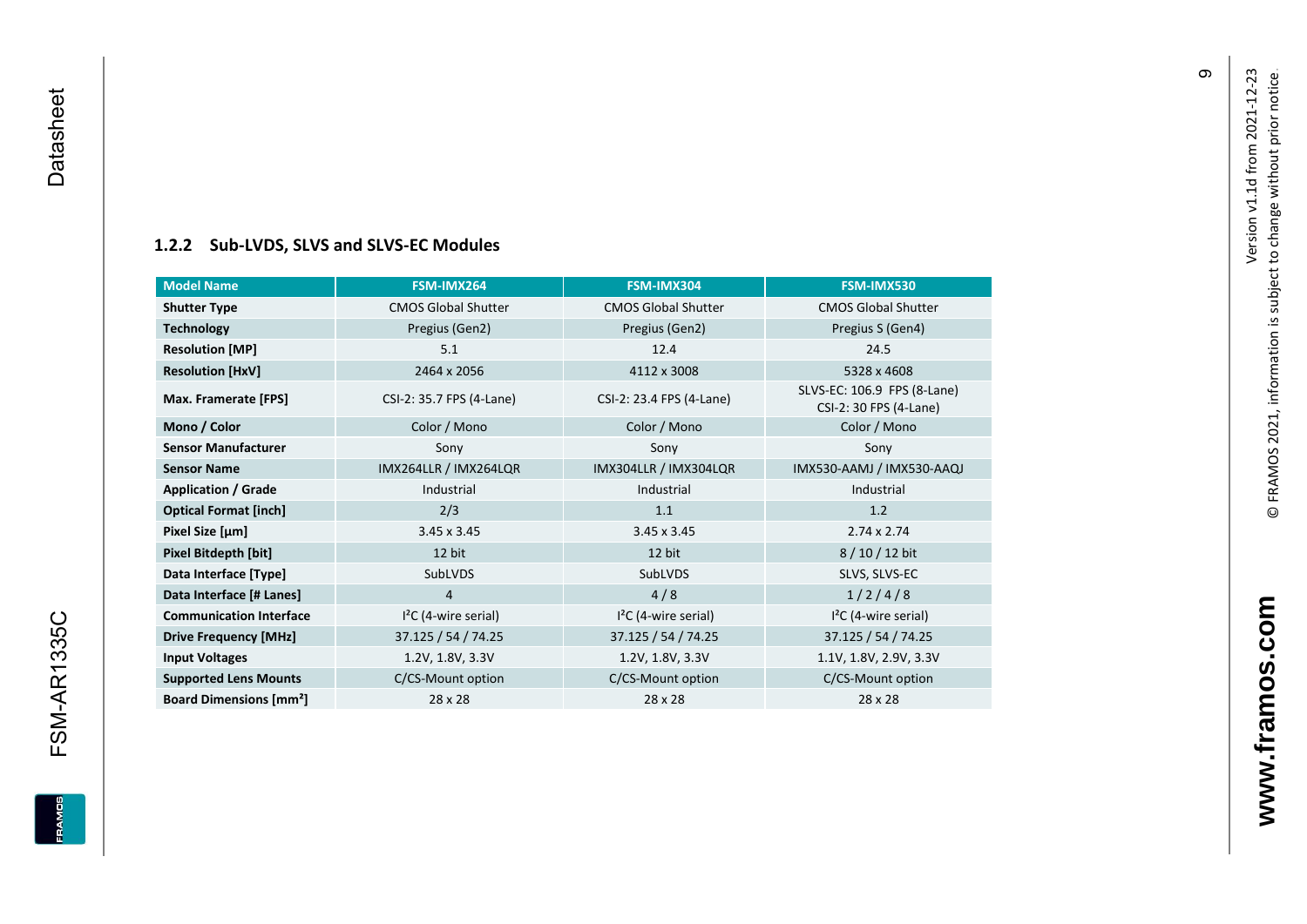# <span id="page-11-0"></span>**2 Software Package and Drivers**

As FRAMOS we know that the getting started with a new technology is the biggest challenge. The idea behind the Software Package is to enable embedded software engineers to get quickly to a streaming system and provide at the same time all tools that are needed to extend and adapt it according the individual needs of the application.

#### **What the software package and driver are:**

- A reference for a custom sensor implementation
- Demonstrating how to use the required interfaces
- Demonstrating how to communicate with the image sensor
- Demonstrating how to generaly initialize and configure the image sensor
- Provide initial image streaming output to the user space
- Demonstrating how to run basic image processing on pixel data

#### **Supported Processor Platforms**

The table below shows which platforms are supported by the standard driver package, and how many FSMs can at maximum be operated in parallel.

| <b>Sensor Module</b> | <b>NVIDIA</b><br><b>Jetson TX2</b> | <b>NVIDIA</b><br><b>AGX Xavier</b> | <b>NVIDIA</b><br><b>Jetson Nano,</b><br><b>TX2 NX, Xavier</b><br><b>NX</b> | <b>DragonBoard</b><br>410c | 96Boards<br><b>Consumer</b><br><b>Edition</b>    | <b>Xilinx</b><br><b>Development</b><br><b>Boards</b> |
|----------------------|------------------------------------|------------------------------------|----------------------------------------------------------------------------|----------------------------|--------------------------------------------------|------------------------------------------------------|
| <b>FSM-AR0144</b>    | 4                                  |                                    | $\overline{2}$                                                             |                            |                                                  |                                                      |
| <b>FSM-AR0521</b>    | $\overline{4}$                     |                                    | $\overline{2}$                                                             | $\overline{2}$             |                                                  |                                                      |
| <b>FSM-AR1335</b>    | 4                                  |                                    | $\overline{2}$                                                             |                            |                                                  |                                                      |
| FSM-HDP230           | $\overline{4}$                     | $\overline{4}$                     | $\overline{2}$                                                             |                            |                                                  |                                                      |
| FSM-IMX264           | $\overline{2}$                     | $\overline{4}$                     | $\overline{\phantom{a}}$                                                   |                            |                                                  |                                                      |
| FSM-IMX283           | $\overline{2}$                     | $\overline{4}$                     | $\overline{\phantom{a}}$                                                   |                            |                                                  |                                                      |
| FSM-IMX290           | 4                                  |                                    | $\overline{2}$                                                             | $\overline{2}$             |                                                  |                                                      |
| FSM-IMX296           | 4                                  |                                    | $\overline{2}$                                                             | $\overline{2}$             |                                                  |                                                      |
| FSM-IMX297           | 4                                  |                                    | $\overline{2}$                                                             |                            |                                                  |                                                      |
| FSM-IMX304           | $\overline{2}$                     | $\overline{4}$                     | $\overline{\phantom{a}}$                                                   |                            | HW only, driver development<br>on project basis. |                                                      |
| FSM-IMX327           | 4                                  |                                    | $\overline{2}$                                                             | $\overline{2}$             |                                                  |                                                      |
| FSM-IMX334           | $\overline{2}$                     | $\overline{4}$                     | $\overline{\phantom{a}}$                                                   |                            |                                                  |                                                      |
| FSM-IMX335           | 4                                  |                                    | $\overline{2}$                                                             |                            |                                                  |                                                      |
| FSM-IMX412           | $\overline{4}$                     |                                    | $\overline{2}$                                                             | $\overline{2}$             |                                                  |                                                      |
| FSM-IMX415           | 4                                  |                                    | $\overline{2}$                                                             |                            |                                                  |                                                      |
| FSM-IMX462           | $\overline{\mathbf{4}}$            |                                    | $\overline{2}$                                                             |                            |                                                  |                                                      |
| FSM-IMX464           | $\overline{4}$                     |                                    | $\overline{2}$                                                             |                            |                                                  |                                                      |
| FSM-IMX477           | $\overline{4}$                     |                                    | $\overline{2}$                                                             |                            |                                                  |                                                      |
| FSM-IMX485           | $\overline{4}$                     |                                    | $\overline{2}$                                                             |                            |                                                  |                                                      |
| FSM-IMX565           | $\overline{4}$                     |                                    | $\overline{2}$                                                             |                            |                                                  |                                                      |
| FSM-IMX577           | $\overline{4}$                     |                                    | $\overline{2}$                                                             |                            |                                                  |                                                      |
| FSM-IMX585           | $\overline{4}$                     |                                    | $\overline{2}$                                                             |                            |                                                  |                                                      |
| FSM-IMX678           | 4                                  |                                    | $\overline{2}$                                                             |                            |                                                  |                                                      |
| FSM-IMX715           | $\overline{4}$                     |                                    | $\overline{2}$                                                             |                            |                                                  |                                                      |
| FSM-IMX530           | $\overline{2}$                     | $\overline{4}$                     |                                                                            |                            |                                                  | 1 <sup>1</sup>                                       |

*Table 1: Ecosystem Software Package - Supported number of FSMs per processing board*

<sup>1</sup> SLVS-EC based FPGA reference implementation as part of the SLVS-EC RX IP Core offering.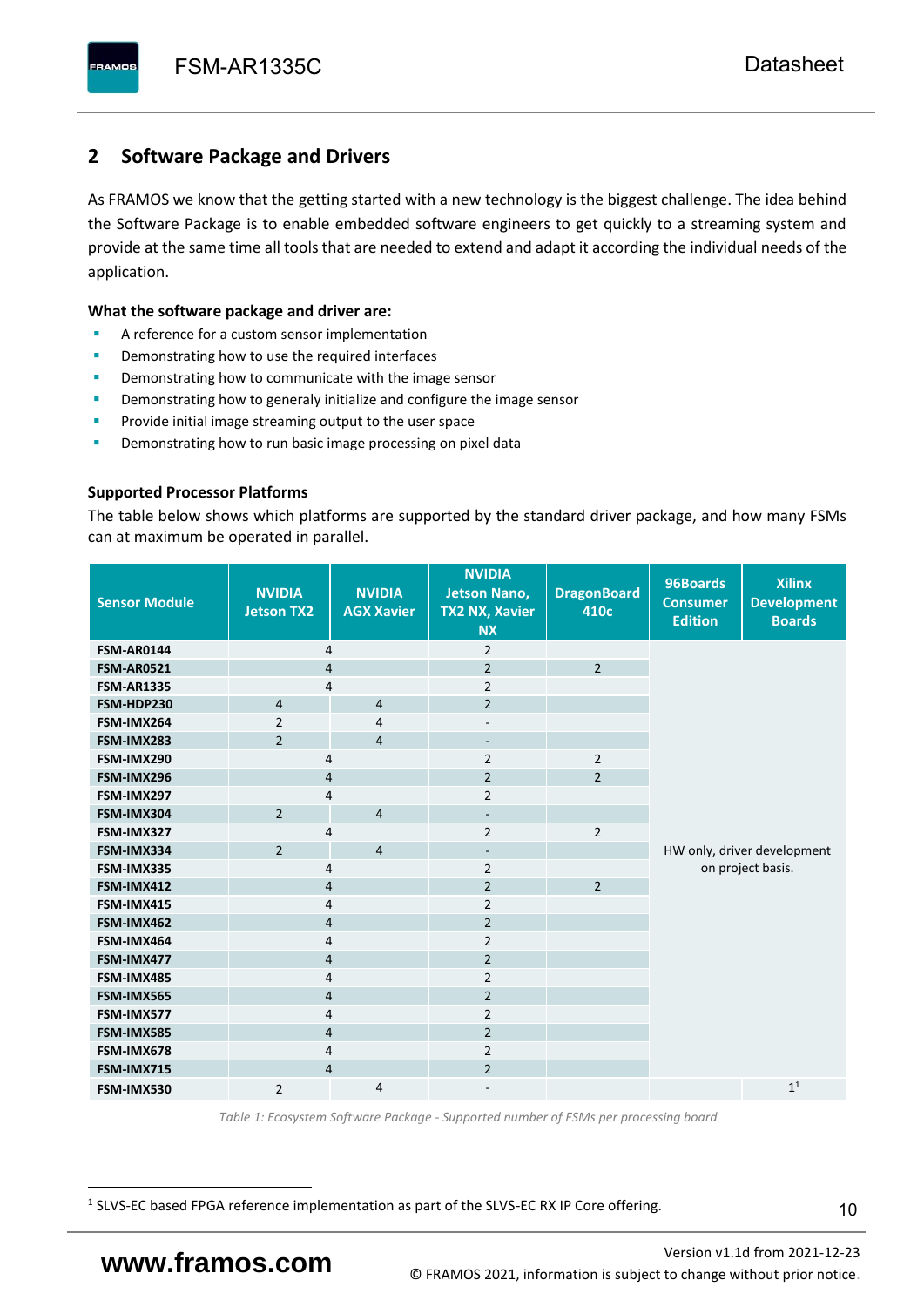#### <span id="page-12-0"></span>**2.1 Reference Software: NVIDIA Jetson Family**

The software package provided with the Development Kits of the FRAMOS Sensor Module Ecosystem provided for NVIDIA Jetson platforms provides a reference implementation of sensor and device drivers for MIPI CSI-2. It contains a minimum feature set demonstrating how to utilize the platform specific data interface and communication implementation, as well as the initialization of the image sensor and implementation of basic features.

#### **Package Content:**

- Platform and device drivers with Linux for Tegra Support
- V4L2 based subdevice drivers (low-level C API)
- Streamlined V4L2 library (LibSV) providing generic C/C++ API
- Display Examples:
	- OpenCV (Software)
	- LibArgus (Hardware)

#### **Supported Devices:**

- **NVIDIA Jetson Nano Developer Kit (B01)**
- **NVIDIA Jetson TX2 Developer Kit**
- NVIDIA Jetson TX2 NX Developer Kit
- **NVIDIA Jetson Xavier NX Developer Kit**
- **NVIDIA Jetson AGX Xavier Developer Kit**

## <span id="page-12-1"></span>**2.1.1 Platform and Sensor Device Drivers**

The driver divides into two main parts that are configured in separate ways – the Image Modes and the General Features of the image sensor.

#### **Image Modes**

These are major attributes that have impact to the image data stream formatting. They require a static preconfiguration within the device tree (DT):

- Image / streaming resolution
- Pixel format / bit depth
- Data rate / lane configuration

Each driver provides access to  $3 - 5$  pre-built configurations, reflecting the main operation modes of the imager. Beside the full resolution, that is always available, they allow to receive image streams in common video resolutions like VGA, Full HD and UHD as they are supported or make sense by the imagers, and utilize sensor features like ROI and binning.

They act as an example for implementation and usage and are available as source. Due to the size limitation of the device tree, it is not possible to integrate an extensive set of options.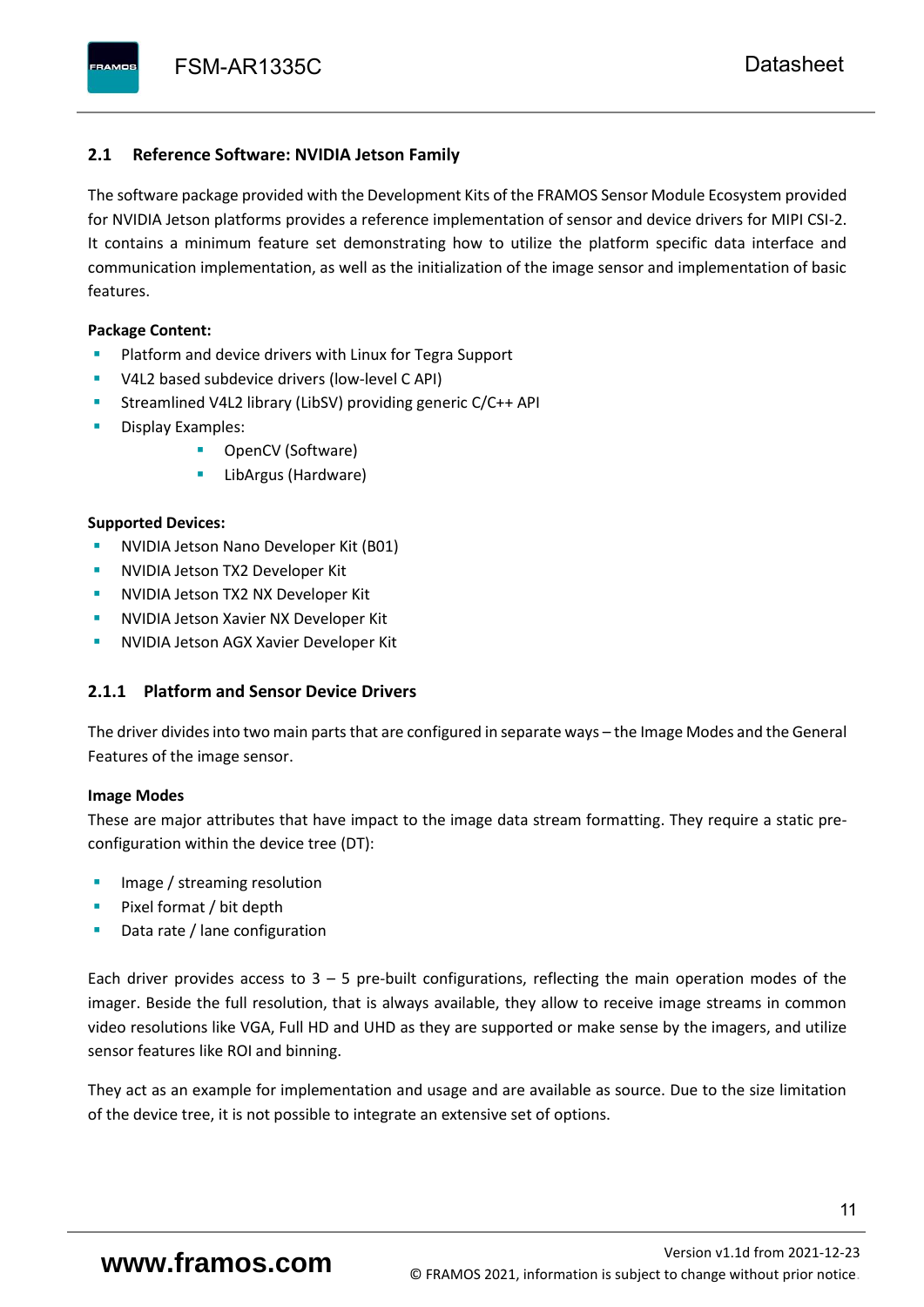#### **General Features**

These are attributes of the image sensor that do not manipulate the data stream formatting. The drivers provided with the Software Pack integrate the sensor features as shown in the table below.

| <b>Pre-Implemented</b><br><b>Features per</b><br><b>Model</b> | Gain (Analog / Digital) | <b>Frame Rate</b> | <b>Exposure Time</b> | Flip / Mirror | <b>IS Mode (Master / Slave)</b> | Sensor Mode ID | <b>Test Pattern Output</b> | <b>Black Level</b> | <b>HDR Output</b> | <b>Broadcast</b> | Data Rate | <b>Synchronizing Master</b> |                           |
|---------------------------------------------------------------|-------------------------|-------------------|----------------------|---------------|---------------------------------|----------------|----------------------------|--------------------|-------------------|------------------|-----------|-----------------------------|---------------------------|
| <b>FSM-AR0144</b>                                             |                         |                   |                      |               |                                 |                |                            |                    |                   |                  |           |                             |                           |
| <b>FSM-AR0521</b>                                             |                         |                   |                      |               |                                 |                |                            |                    |                   |                  |           |                             |                           |
| <b>FSM-AR1335</b>                                             |                         |                   |                      |               |                                 |                |                            |                    |                   |                  |           |                             |                           |
| FSM-HDP230                                                    |                         |                   |                      |               |                                 |                |                            |                    |                   |                  |           |                             |                           |
| FSM-IMX264                                                    |                         |                   |                      |               |                                 |                |                            |                    |                   |                  |           |                             |                           |
| FSM-IMX283                                                    |                         |                   |                      |               |                                 |                |                            |                    |                   |                  |           |                             |                           |
| FSM-IMX290                                                    |                         |                   |                      |               |                                 |                |                            |                    |                   |                  |           |                             |                           |
| FSM-IMX296                                                    |                         |                   |                      |               |                                 |                |                            |                    |                   |                  |           |                             |                           |
| FSM-IMX297                                                    |                         |                   |                      |               |                                 |                |                            |                    |                   |                  |           |                             |                           |
| FSM-IMX304                                                    |                         |                   |                      |               |                                 |                |                            |                    |                   |                  |           |                             |                           |
| FSM-IMX327                                                    |                         |                   |                      |               |                                 |                |                            |                    |                   |                  |           |                             |                           |
| FSM-IMX334                                                    |                         |                   |                      |               |                                 |                |                            |                    |                   |                  |           |                             |                           |
| FSM-IMX335                                                    |                         |                   |                      |               |                                 |                |                            |                    |                   |                  |           |                             |                           |
| FSM-IMX412                                                    |                         |                   |                      |               |                                 |                |                            |                    |                   |                  |           |                             |                           |
| FSM-IMX415                                                    |                         |                   |                      |               |                                 |                |                            |                    |                   |                  |           |                             |                           |
| FSM-IMX462                                                    |                         |                   |                      |               |                                 |                |                            |                    |                   |                  |           |                             | V4L (libsv) and libargus  |
| FSM-IMX464                                                    |                         |                   |                      |               |                                 |                |                            |                    |                   |                  |           |                             | V4L (libsv)               |
| FSM-IMX477                                                    |                         |                   |                      |               |                                 |                |                            |                    |                   |                  |           |                             | Not Supported/Implemented |
| FSM-IMX485                                                    |                         |                   |                      |               |                                 |                |                            |                    |                   |                  |           |                             |                           |
| FSM-IMX530                                                    |                         |                   |                      |               |                                 |                |                            |                    |                   |                  |           |                             |                           |
| FSM-IMX565                                                    |                         |                   |                      |               |                                 |                |                            |                    |                   |                  |           |                             |                           |
| FSM-IMX577                                                    |                         |                   |                      |               |                                 |                |                            |                    |                   |                  |           |                             |                           |
| FSM-IMX565                                                    |                         |                   |                      |               |                                 |                |                            |                    |                   |                  |           |                             |                           |
| FSM-IMX585                                                    |                         |                   |                      |               |                                 |                |                            |                    |                   |                  |           |                             |                           |
| FSM-IMX678                                                    |                         |                   |                      |               |                                 |                |                            |                    |                   |                  |           |                             |                           |
| FSM-IMX715                                                    |                         |                   |                      |               |                                 |                |                            |                    |                   |                  |           |                             |                           |

*Table 2: Supported sensor features on NVIDIA Jetson Family*

Further features, as they are supported by the image sensor, can be integrated into the driver sources using the image sensor datasheet.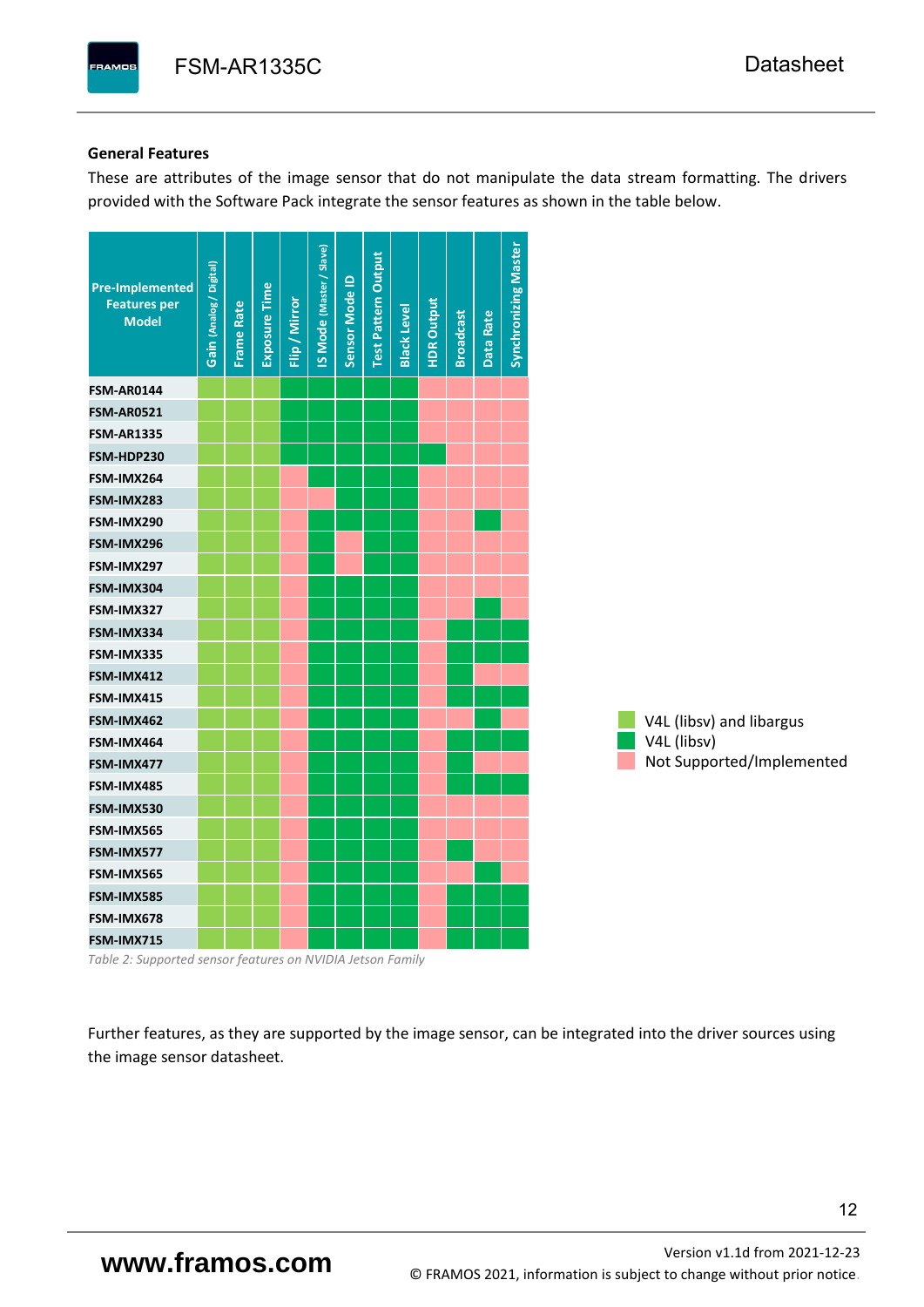# <span id="page-14-0"></span>**2.1.2 Image Pre-Processing Examples**

The provided image processing examples show the general mechanisms of data handling for an image processing using 3<sup>rd</sup>-party libraries. The OpenCV example provides data that is raw (mono) or demosaiced (color) and not further optimized for visual experience, while the LibArgus examples leverages the discrete ISP (Image Signal Processor) inside the Jetson SoC to optimize image reproduction.

# **Argus Camera Example:**

- Using hard ISP in NVIDIA Jetson SoCs, most performant option for image preprocessing
- Only applicable for color sensors (color processing can't be disabled)
- Most performant option
- Utilizing libArgus closed source library, support and tuning on individual basis through FRAMOS
- Example Implementation: Shows Demo Tuning per FSM Devkit

|                               | <b>Xavier</b><br>(AGX, NX) | Tegra X2<br>(TX2, TX2 NX) | Tegra X1<br>(TX1, Nano) |
|-------------------------------|----------------------------|---------------------------|-------------------------|
|                               | <b>Performance</b>         |                           |                         |
| Max. # of streams through ISP | 16                         | 12                        | 6                       |
| Pixel Bandwidth (max.)        | 2 Gpix/s                   | $1.4$ Gpix/s              | $1.4$ Gpix/s            |
| Image Resolution (max.)       | 64 MP                      | 24 MP                     | 24 MP                   |
| Image Width (max.)            | 6144 px                    | 6144 px                   | 6144 px                 |

*Table 3: ISP capabilities / limitations of NVIDIA Jetson Family*

The software package provided with our FSM Devkits contains a functionally and performance limited example configuration for the Jetson ISP. The configuration is sensor and lens related and demonstrates the combination of our standard kit in environments that are illuminated with fluorescent light, like in office or laboratory.

|                                                                   | <b>Supported Features in Default Configuration</b> |  |  |  |  |
|-------------------------------------------------------------------|----------------------------------------------------|--|--|--|--|
| Lens Considered (Type)                                            | Yes (Devkit Lens)                                  |  |  |  |  |
| IR Cut Filter (Type)                                              | Yes (650nm/50%)                                    |  |  |  |  |
| <b>Sensor Configuration</b>                                       | <b>Driver Default</b>                              |  |  |  |  |
| <b>Demosaic</b>                                                   | Yes <sup>2</sup>                                   |  |  |  |  |
| <b>Black Level Compensation</b>                                   | <b>Yes (Calibrated)</b>                            |  |  |  |  |
| <b>Bad Pixel Correction</b>                                       | <b>Yes (Calibrated)</b>                            |  |  |  |  |
| <b>Color Correction</b>                                           | <b>Yes (Calibrated)</b>                            |  |  |  |  |
| Auto White Balance (A, TL84, D65)                                 | Limited (Calibrated for TL84 only)                 |  |  |  |  |
| <b>Manual White Balancing</b>                                     | Limited (Not Calibrated)                           |  |  |  |  |
| Lens Shading / Falloff Correction                                 | Limited (Calibrated for Devkit lens)               |  |  |  |  |
| <b>Noise Reduction</b>                                            | Limited (Not Calibrated)                           |  |  |  |  |
| <b>Sharpening</b>                                                 | Limited (Not Calibrated)                           |  |  |  |  |
| Auto Exposure, Gain, Gamma,<br><b>Color/Tone, Contrast Tuning</b> | <b>Requires Application Specific Tuning</b>        |  |  |  |  |

*Table 4: Default tuning of NVIDIA Jetson, supplied with FSM Devkits*

<sup>&</sup>lt;sup>2</sup> Demosaicing is always active and can't be disabled. For monochrome sensors refer to libSV to bypass the ISP.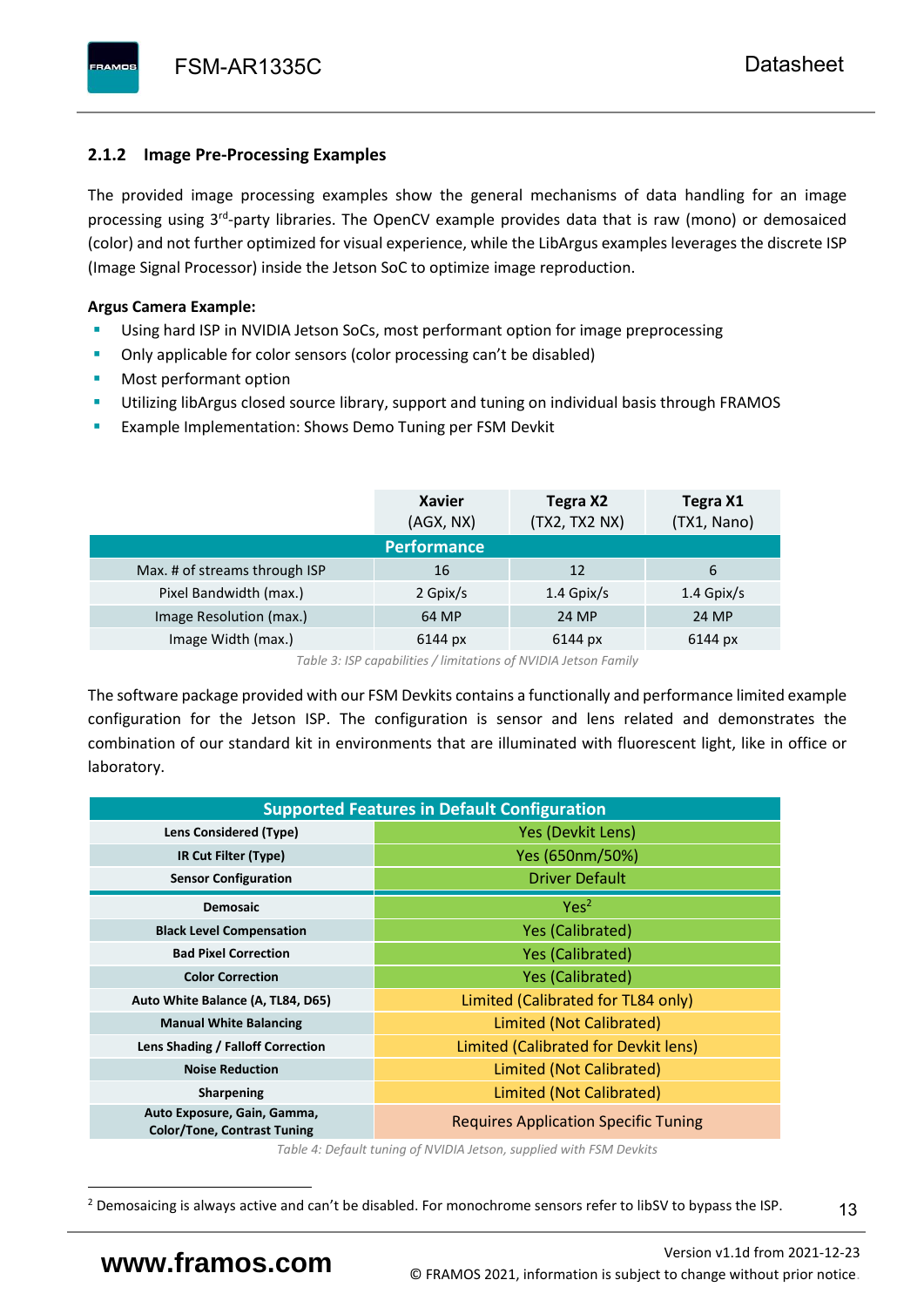To archive best performance and stable results also in variable lighting conditions, a fully featured calibration will be required. As NVIDIA camera partner, FRAMOS provides full ISP configurations for standard setups on request. Further, full custom calibration services considering lens and application specific requirements for sophisticated applications are provided on per project basis.

#### **OpenCV Example:**

- Open software library
- Easy to use and large feature set
- **•** Very resource hungry (CPU)
- Not recommended for pre-processing
- **Example Implementation: Demosaicing, Displaying**

Due to limited performance and extreme resource utilization, the image processing support utilizing the CPU will not be further enhanced.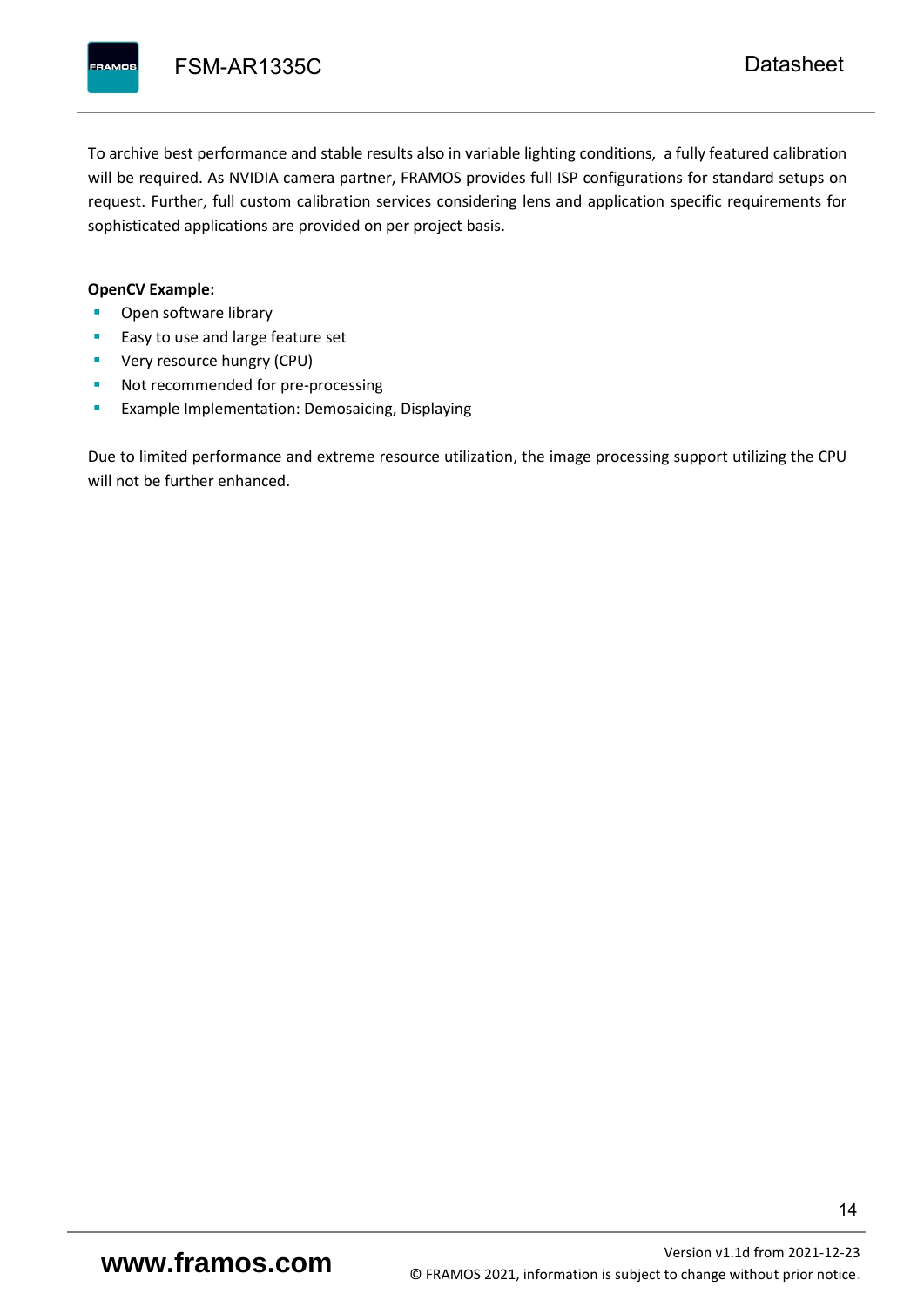# <span id="page-16-0"></span>**3 Ecosystem Compatibility Matrix**

# <span id="page-16-1"></span>**3.1 Hardware Support**

The following matrix shows the compatibility of FSMs, FSAs and FPAs to each other. The FSAs differentiate to each other by supplied voltages, power up sequence, generated clock (oscillator) and physical attributes.

| Item       | FSM-IMX577                                              | FSM-IMX290<br>FSM-IMX327<br>FSM-IMX334<br>FSM-IMX335<br>FSM-IMX412 FSM-IMX462<br>FSM-IMX477   FSM-IMX464<br><b>FSM-IMX485</b> | <b>FSM-IMX296</b><br><b>FSM-IMX297</b>                  | <b>FSM-AR0521</b><br><b>FSM-AR1335</b>                  | <b>FSM-IMX415</b>                                       | <b>FSM-IMX715 FSM-IMX283</b>               | <b>FSM-AR0144</b>                                       | FSM-HDP230                                              | FSM-IMX565<br>FSM-IMX585<br><b>FSM-IMX678</b>           |
|------------|---------------------------------------------------------|-------------------------------------------------------------------------------------------------------------------------------|---------------------------------------------------------|---------------------------------------------------------|---------------------------------------------------------|--------------------------------------------|---------------------------------------------------------|---------------------------------------------------------|---------------------------------------------------------|
| FSA-FT1/A  | FPA-4.A/TXA<br>FPA-A/NVN<br>FPA-2.A/96B<br>FPA-ABC/XX13 |                                                                                                                               |                                                         |                                                         |                                                         |                                            |                                                         |                                                         |                                                         |
| FSA-FT3/A  |                                                         | FPA-4.A/TXA<br>FPA-A/NVN <sup>4</sup><br>FPA-2.A/96B<br>FPA-ABC/XX13                                                          |                                                         |                                                         |                                                         |                                            |                                                         |                                                         |                                                         |
| FSA-FT6/A  |                                                         |                                                                                                                               | FPA-4.A/TXA<br>FPA-A/NVN<br>FPA-2.A/96B<br>FPA-ABC/XX13 |                                                         |                                                         |                                            |                                                         |                                                         |                                                         |
| FSA-FT7/A  |                                                         |                                                                                                                               |                                                         | FPA-4.A/TXA<br>FPA-A/NVN<br>FPA-2.A/96B<br>FPA-ABC/XX13 |                                                         |                                            |                                                         |                                                         |                                                         |
| FSA-FT11/A |                                                         |                                                                                                                               |                                                         |                                                         | FPA-4.A/TXA<br>FPA-A/NVN<br>FPA-2.A/96B<br>FPA-ABC/XX13 |                                            |                                                         |                                                         |                                                         |
| FSA-FT12/A |                                                         |                                                                                                                               |                                                         |                                                         |                                                         | FPA-4.A/TXA<br>FPA-2.A/96B<br>FPA-ABC/XX13 |                                                         |                                                         |                                                         |
| FSA-FT13/A |                                                         |                                                                                                                               |                                                         |                                                         |                                                         |                                            | FPA-4.A/TXA<br>FPA-A/NVN<br>FPA-2.A/96B<br>FPA-ABC/XX13 |                                                         |                                                         |
| FSA-FT19/A |                                                         |                                                                                                                               |                                                         |                                                         |                                                         |                                            |                                                         | FPA-4.A/TXA<br>FPA-A/NVN<br>FPA-2.A/96B<br>FPA-ABC/XX13 |                                                         |
| FSA-FT26/A |                                                         |                                                                                                                               |                                                         |                                                         |                                                         |                                            |                                                         |                                                         | FPA-4.A/TXA<br>FPA-A/NVN<br>FPA-2.A/96B<br>FPA-ABC/XX13 |

#### <span id="page-16-2"></span>**Sensor Modules with MIPI CSI-2 (D-PHY) Output**

*Table 5: Ecosystem Compatibility Matrix – Native CSI-2 (D-PHY) FSMs*

Version [v1.1d](#page-0-3) from 2021-12-23 **www.framos.com** © FRAMOS 2021, [information is subject to change without prior notice.](mailto:sales@framos.de)

<sup>&</sup>lt;sup>3</sup> Not verified, Xilinx Development Board with hard MIPI CSI-2 / D-PHY interface.

<sup>4</sup> FSM-IMX334 is not supported due to the sensor requiring 4-lanes MIPI.